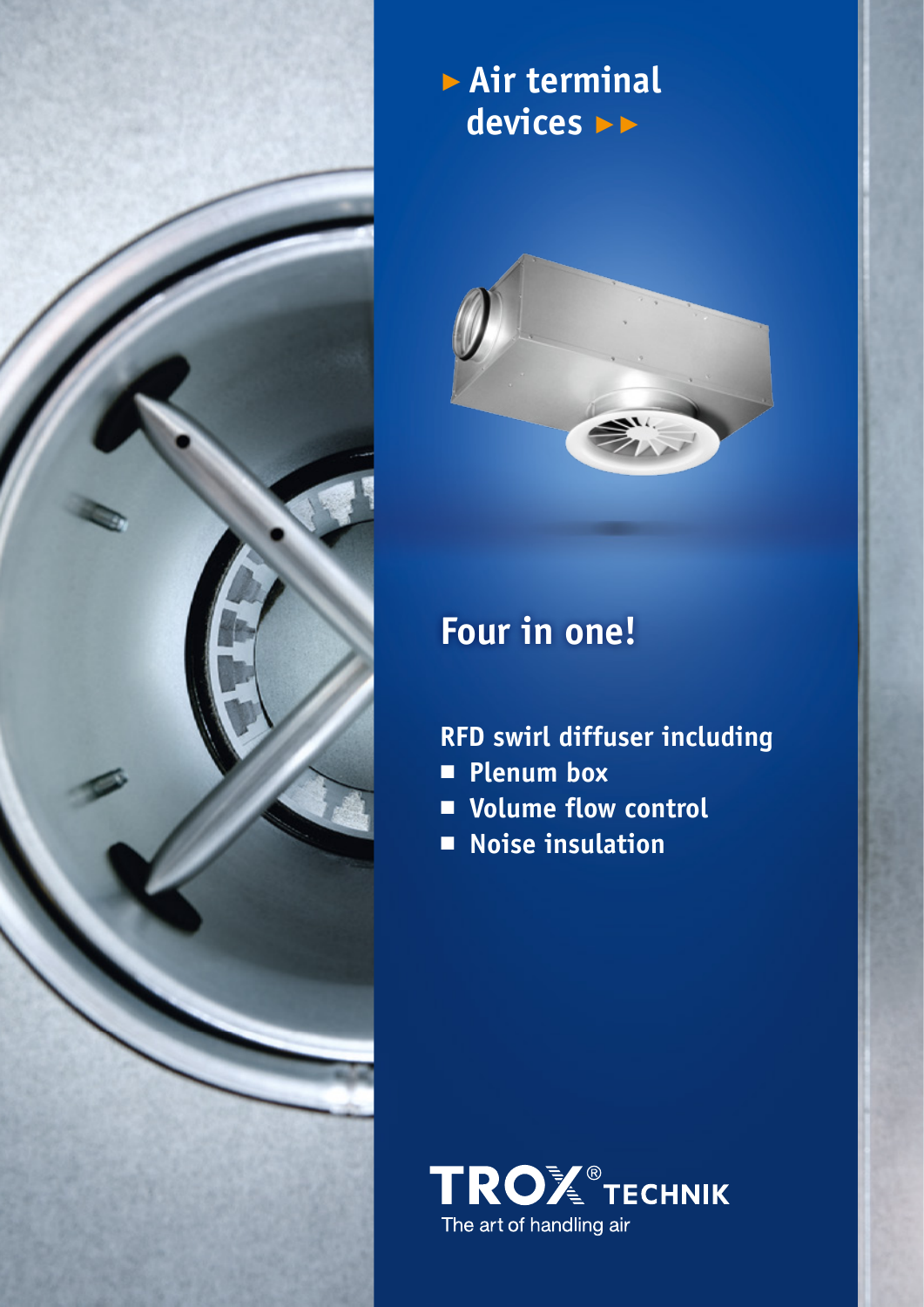### ▶ **RFD ceiling diffusor with Sirius** ▶▶

#### **Four functions in one component**

The combination of the RFD plenum box with the new Sirius plenum box brings together four functions in one product.

Plenum box, control unit, noise insulation and outlet are intelligently combined in a compact space, resulting in a cost-saving unit with excellent acoustic properties.

#### **Simple design, assembly and maintenance**

The multifunctional solution not only simplifies the design, but also eliminates the need for many obtrusive inspection accesses in the ceiling, thereby enabling more space for other services.

The installation is much simpler and faster with four functions in one component. The patented, toolless fast assembly makes commissioning and maintenance significantly easier.

*Quiet volume flow control with adjustable controller cage*



*Toolless quick release fastener for easier assembly and maintenance*



A number of control options simplify the networking and integration into the existing building services.

For example, the combination with the X-AIRCONTROL control system is ideal, as it offers customised and demand-based room and zone control.





*The RFD is also available in a square outlet variant*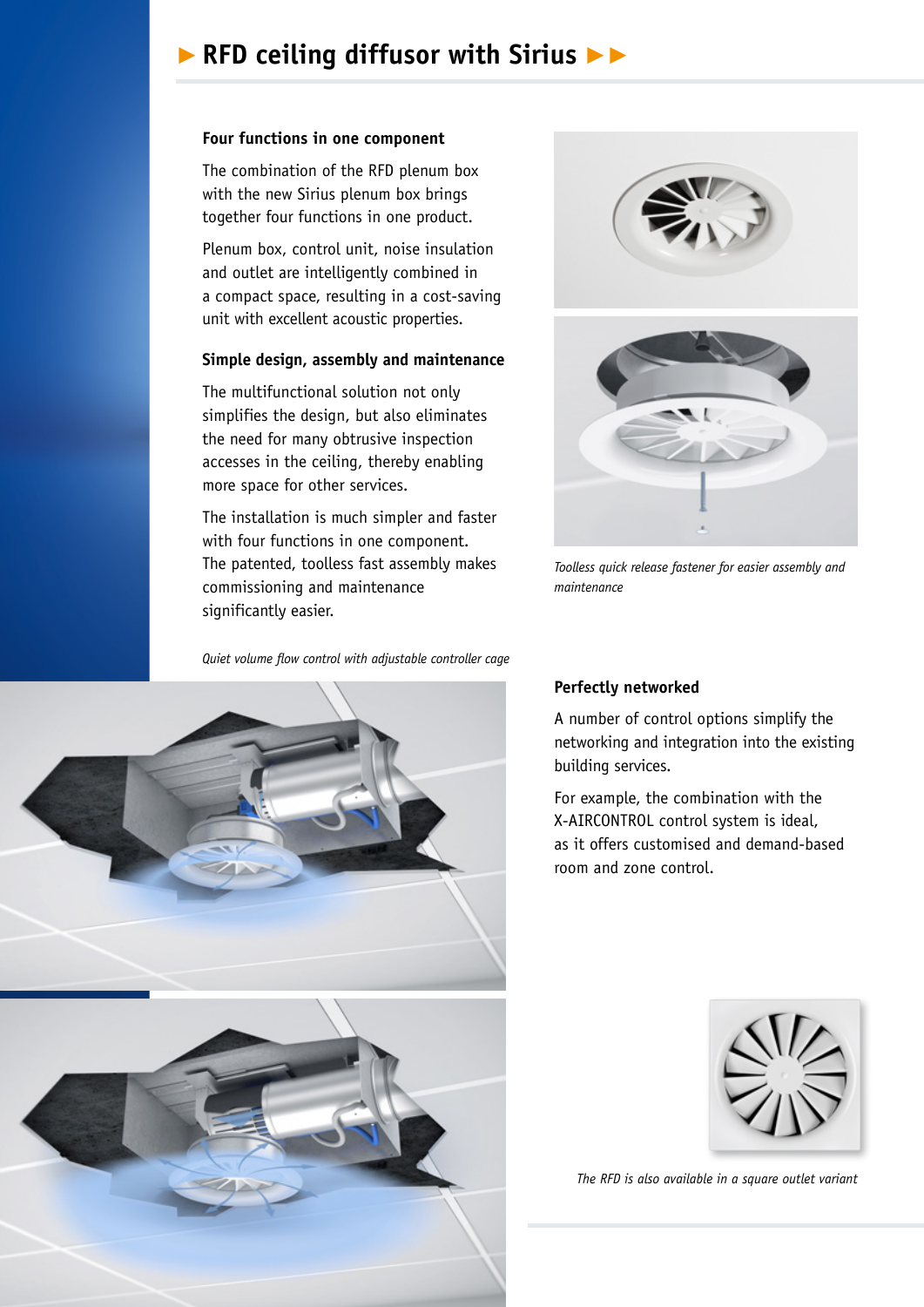#### **A complete solution that saves time and money**

- Combination of plenum box, volume flow controller, sound attenuator and outlet in one
- Saves up to 50% in costs when compared to the assembly of individual components
- Also ideal for refurbishments with low inserted ceilings thanks to particularly flat design
- Toolless assembly of the front outlet with patented flat springs
- Easy maintenance all components can be accessed through the front diffuser opening
- The RFD Sirius is available in sizes 160 to 400 mm, and is also compatible with free-hanging assembly



- **1** *Front outlet type RFD*
- **2** *SIRIUS plenum box*
- **3** *Lip seal*
- **4** *Spigot*
- **5** *Controller cage*
- **6** *Control component*
- **7** *Connecting cable*



**RFD: 160, 200, 250, 315, 400 mm SIRIUS: 125, 160, 200, 250 mm 4.7 – 171.4 l/s or 17 – 617 m³/h**